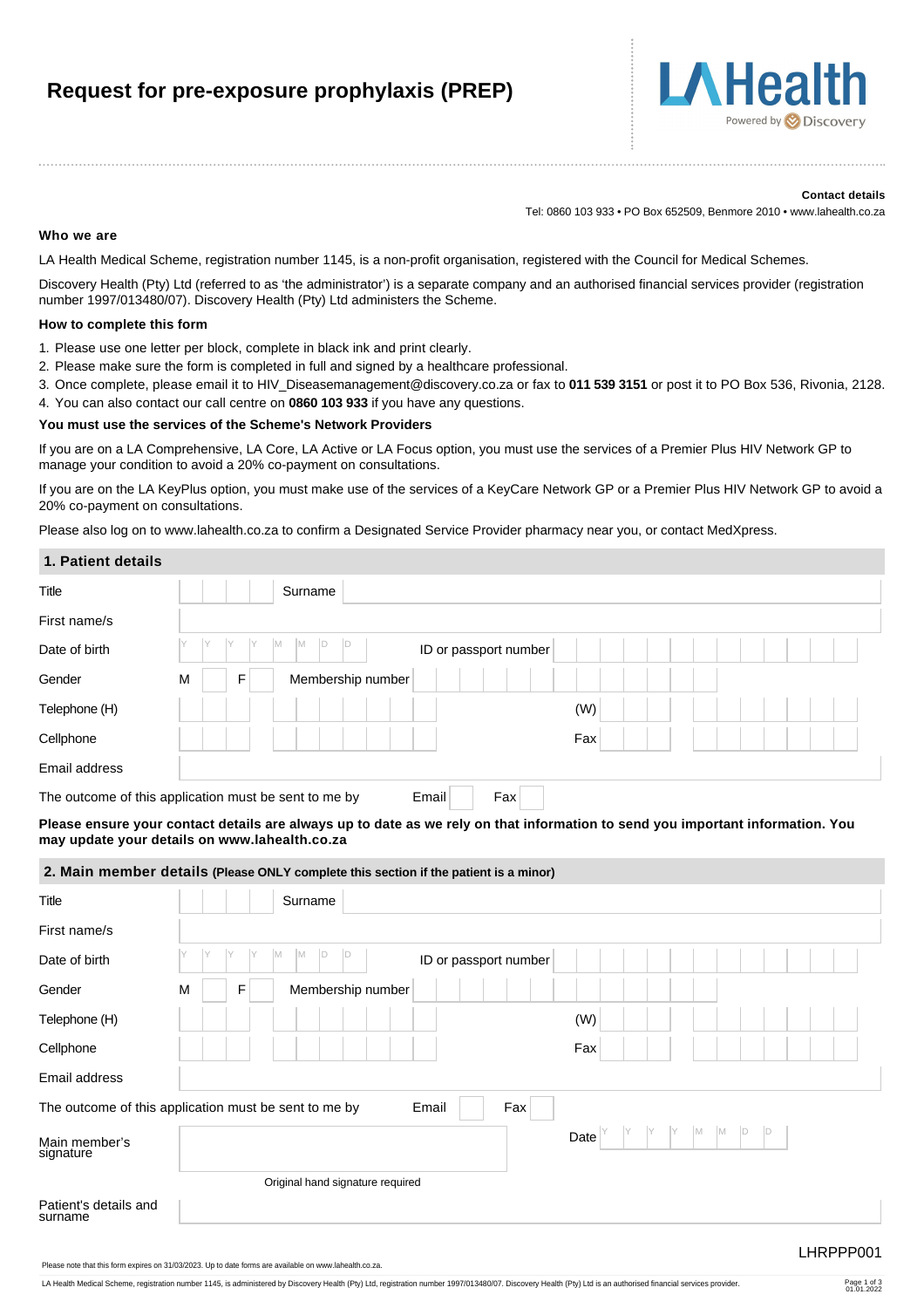| Membership number                            |                                                         |
|----------------------------------------------|---------------------------------------------------------|
| 3. Clinical data (to be completed by doctor) |                                                         |
| Expected treatment start date                | $\begin{bmatrix} Y &  M - M \end{bmatrix}$<br>$\vert$ D |
| Expected duration of treatment               |                                                         |
| Clinical reason for requesting PREP          |                                                         |
|                                              |                                                         |
|                                              |                                                         |
|                                              |                                                         |
|                                              |                                                         |
|                                              |                                                         |

#### Special investigation results (please provide copies of the reports)

|                       | Test done? |           | If yes, specify results | Test date |  |  |  |  |  |                                                                                                                                                                              |
|-----------------------|------------|-----------|-------------------------|-----------|--|--|--|--|--|------------------------------------------------------------------------------------------------------------------------------------------------------------------------------|
| Baseline HIV test*    | Yes        | No        |                         |           |  |  |  |  |  | $\begin{array}{c c c c c c c c c} \hline \end{array}$ $\begin{array}{c c c c c} \hline \text{Y} & \text{Y} & \text{M} & \text{M} & \text{D} & \text{D} \ \hline \end{array}$ |
| Serum Creatinine/eGFR | Yes        | <b>No</b> |                         |           |  |  |  |  |  | $\begin{bmatrix} Y & Y & Y & Y & M & M & D & D \end{bmatrix}$                                                                                                                |

\*Require a negative ELISA result < 1 month old before we will approve treatment.

## **4. Medicine (to be completed by doctor)**

| <b>Diagnosis</b>            | Date when<br>condition<br>was first<br>diagnosed | Medicine name, strength<br>and dosage | Number of<br>repeats | How long has the patient<br>used this medicine? |               | May the patient use<br>generic medicine? |    |              |
|-----------------------------|--------------------------------------------------|---------------------------------------|----------------------|-------------------------------------------------|---------------|------------------------------------------|----|--------------|
|                             |                                                  |                                       |                      | Years                                           | <b>Months</b> | Yes                                      | No | Reason if no |
| <b>HIV</b>                  |                                                  |                                       |                      |                                                 |               |                                          |    |              |
|                             |                                                  |                                       |                      |                                                 |               |                                          |    |              |
|                             |                                                  |                                       |                      |                                                 |               |                                          |    |              |
|                             |                                                  |                                       |                      |                                                 |               |                                          |    |              |
| Opportunistic<br>infections |                                                  |                                       |                      |                                                 |               |                                          |    |              |
|                             |                                                  |                                       |                      |                                                 |               |                                          |    |              |
|                             |                                                  |                                       |                      |                                                 |               |                                          |    |              |
|                             |                                                  |                                       |                      |                                                 |               |                                          |    |              |

We will approve funding for generic medicine where available, unless you have indicated otherwise

### Please specify any other medicine that the patient uses regularly